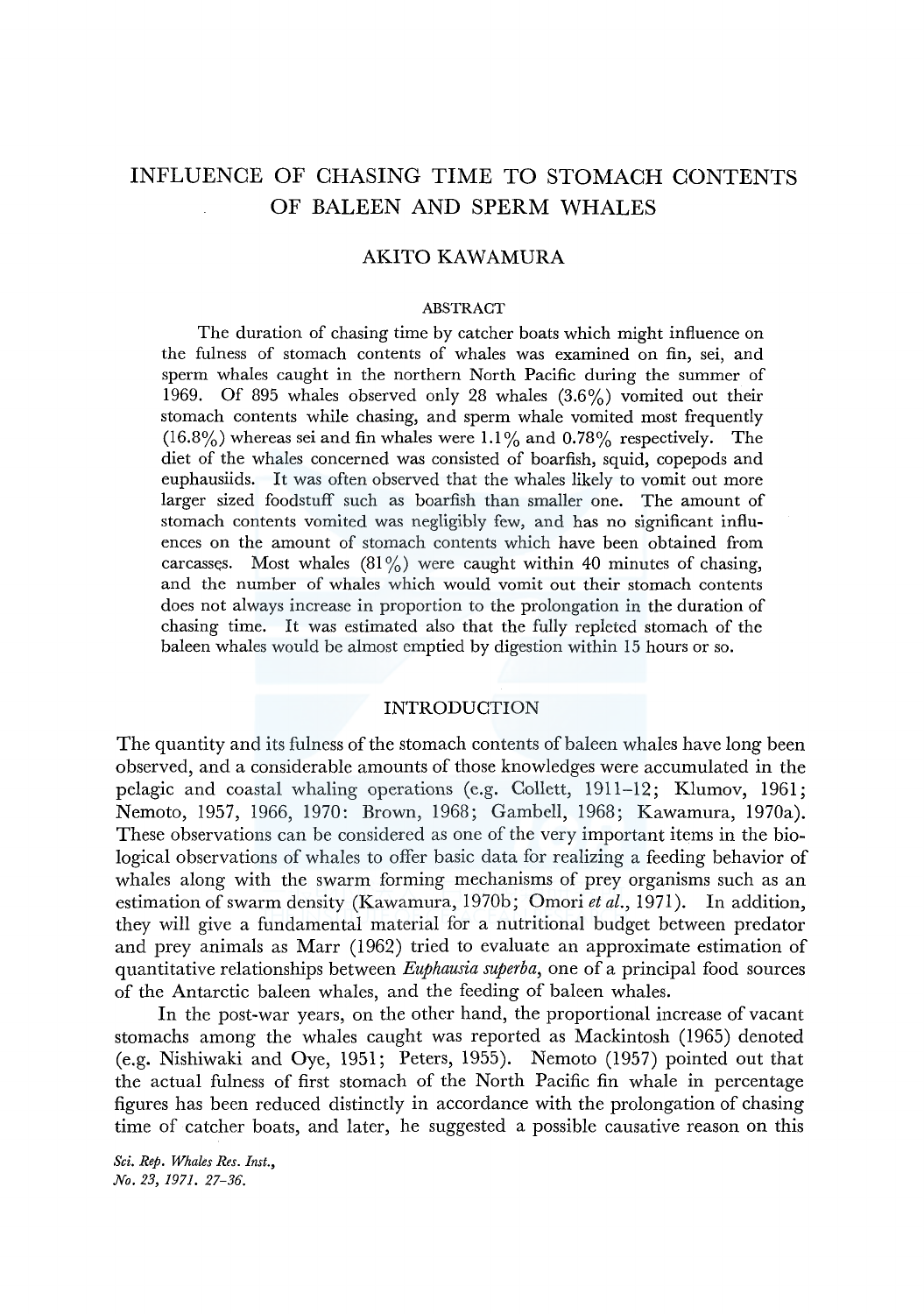### 28 KAWAMURA

subject (Nemoto, 1959), *i.e.* an awful improvements of fishing effort especially in the greately increased power of modern whalers enabled them to chase the whale more actively rather than stalk so as to the whales can not swim so powerfuly anymore. Hence a possible causative factors which may induce the decrease in the fulness of stomach contents on the whole would be due to a vomit of foodstuff during those long and restless chasing by the whalers though it seems partly due to digestion. The decrease in the quantity of stomach contents in relation to chasing time can be considered to be caused by both vomit and digestion, although there still remains some physiological problems whether such a muscle fatigue is responsible for the vomiting behavior of whales.

In this point of view, the present observations were chiefly focussed on the above mentioned subject to know how much and often the whales actually vomit out their stomach contents by chasing in the recent whaling operations. If the actual amount of stomach contents vomited was negligibly small, it would be needless to take these loss of food into considerations when we measure the whole amount of stomach contents of carcasses. I made a brief analysis on the materials to give some criterion concerning to those " vomit " problems.

### MATERIALS

The material used in the present study was compiled by the personnel who belonged to six whale catchers which participated in the North Pacific whaling operations during the summer of 1969. Sending a form to whaling companies, I asked them to fill the following observation items, *i.e.* date, position at which whale caught, time (L.T.) of first sight, beginning time of chasing, time of harpooned, occurrence of vomit, amount and kind of food organisms vomited, chasing speed, and whale species concerned. Season, localities and whale species were not designated beforehand because any of these were not thought likely to give inherent effects on the results.

The whale catchers participated in the observations in the whaling ground were six in all as described below, and I will extend my great appreciations to the whaling companies and all personnel on boad.

Taiyo Gyogyo K.K. Toshi Mam No. 17 and Toshi Maru No. 18 Nihon Suisan K.K. Konan Maru No. 25 and Konan Maru No. 26 Kyokuyo Hogei K.K.\* Kyo Maru No. 12 and Kyo Maru No. 15

### RESULTS

### *An outline* ef *observations*

The general features of the investigation are summarized in Table I. In the season of 1969 three Japanese whaling fleets operated in the mid-latitudes of the northern North Pacific, approximately between 40°N and 50°N. It was 0420 hour

\* Present name: K. K. Kyokuyo.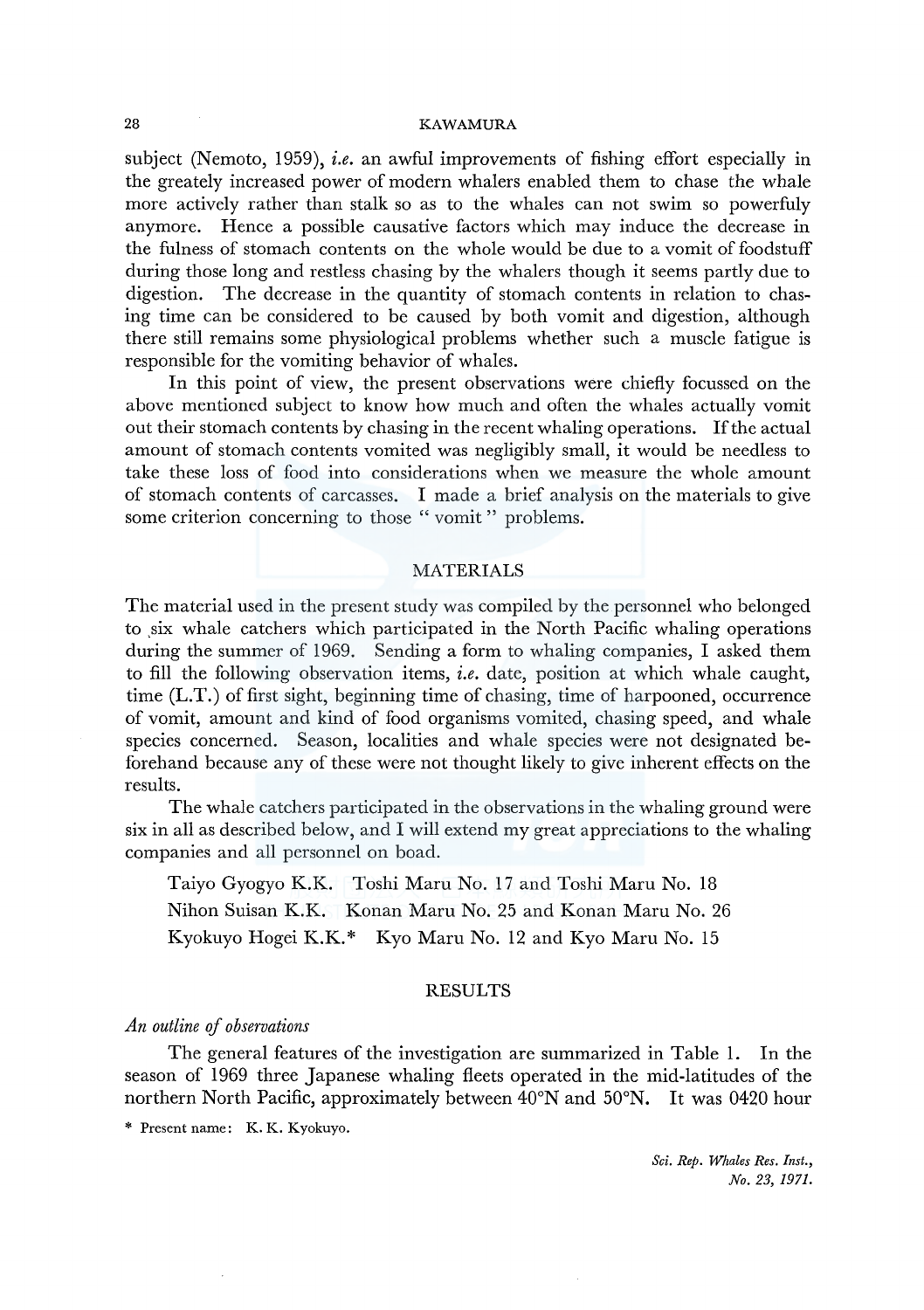| Fleets<br>Cather boats<br>participated<br>Duration of operation<br>(day/month) |                                                                            | Kyokuyo Maru No. 3    |                       |                         | Tonan Maru              |                         | Nisshin Maru                                  |       |
|--------------------------------------------------------------------------------|----------------------------------------------------------------------------|-----------------------|-----------------------|-------------------------|-------------------------|-------------------------|-----------------------------------------------|-------|
|                                                                                |                                                                            | Kyo<br>Maru<br>No. 12 | Kyo<br>Maru<br>No. 15 | Konan<br>Maru<br>No. 25 | Konan<br>Maru<br>No. 26 | Toshi<br>Maru<br>No. 17 | Toshi<br>Maru<br>No. 18<br>$17/V -$<br>4/VIII | Total |
|                                                                                |                                                                            | 18/V-<br>25/VI        | $6/N-$<br>18/VIII     | $19/V -$<br>24/VII      | $24/V -$<br>8/VII       | $16/V -$<br>4/VIII      |                                               |       |
|                                                                                | Vomited <sup>.</sup>                                                       |                       |                       |                         |                         |                         | 5                                             | 6     |
| Sei whale                                                                      | None                                                                       | 22                    | 74                    | 55                      | 102                     |                         | 174                                           | 427   |
|                                                                                | <b>Unknown</b>                                                             |                       |                       | 15                      | 13                      | 175                     | 6                                             | 209   |
|                                                                                | Vomited،                                                                   |                       |                       |                         |                         |                         |                                               |       |
| Fin whale                                                                      | None                                                                       | 4                     | 16                    | 25                      | 16                      |                         | 24                                            | 85    |
|                                                                                | Unknown                                                                    |                       |                       | 8                       | 7                       | 28                      |                                               | 43    |
| Sperm whale                                                                    | Nomited)                                                                   |                       | 20                    |                         |                         |                         |                                               | 21    |
|                                                                                | $\sf{lNone}$                                                               |                       | 81                    |                         |                         |                         | 23                                            | 104   |
| Note:                                                                          | Sperm whale was not observed except Kyo Maru No. 15 and Toshi Maru No. 18. |                       |                       |                         |                         |                         |                                               |       |

### TABLE I. NUMBER OF WHALES OBSERVED BY SIX CATCHER BOATS WHICH PARTICIPATED IN THE NORTH PACIFIC WHALING OPERATIONS IN 1969.

that the whale was sighted at the most earliest in the morning, and 2105 hour for the latest time of catch. The observations were performed throughout the whole whaling seasons, May to August, and the material can be considered to represent a general results of whaling of this season. The total numbers of fin, sei, and sperm whales concerned to this study were 129, 742, and 125 whales respectively. They were chased at various ship speed but usually it was 17-18 knots in the first of chasing then slowed down to 8-12 knots when the whales were harpooned. The whaling sonar was often used while under chasing. As it is noticed in the results of two Konan Maru and Toshi Maru No. 17, there were considerable number of *unknown* whales. This fact suggests that there was some difficulties in practical observations of whale's vomit from heavily heaving ships. The actual number of whales which leaked out their stomach contents to some extent while under chasing was only 28 whales (or  $3.6\%$ ) among 895 whales through three whale species concerned. Kyo Maru No. 15, however, observed one fifth  $(20.0\%)$  of vomited sperm whales. The sperm whale on the whole seems more likely to vomit out the stomach contents (16.8% on an average) than fin  $(0.78\%)$ , or sei  $(1.1\%)$  whales. It was suggested from those facts that the whales unlikely to vomit their foodstuff so frequently by chasing of whale catchers as to have been thought previously.

# *Kind* of *food organisms*

Table 2 shows the degree of fulness of the first stomach by the kind of food organisms along with the time of whale caught, which concerns to only whales vomited during chasing. Of 28 whales vomited only 3 whales were caught in the early morning when the degree of fulness of the first stomach is relatively high in general (Nemoto, 1957, 1959; Kawamura, 1970a). It is suggested on the whole that both baleen and sperm whales likely to vomit out their stomach contents much easier when their stomachs are not so fully repleted. However, as it is noticed in the table, the acutual fulness of stomachs in percentage figures as being found later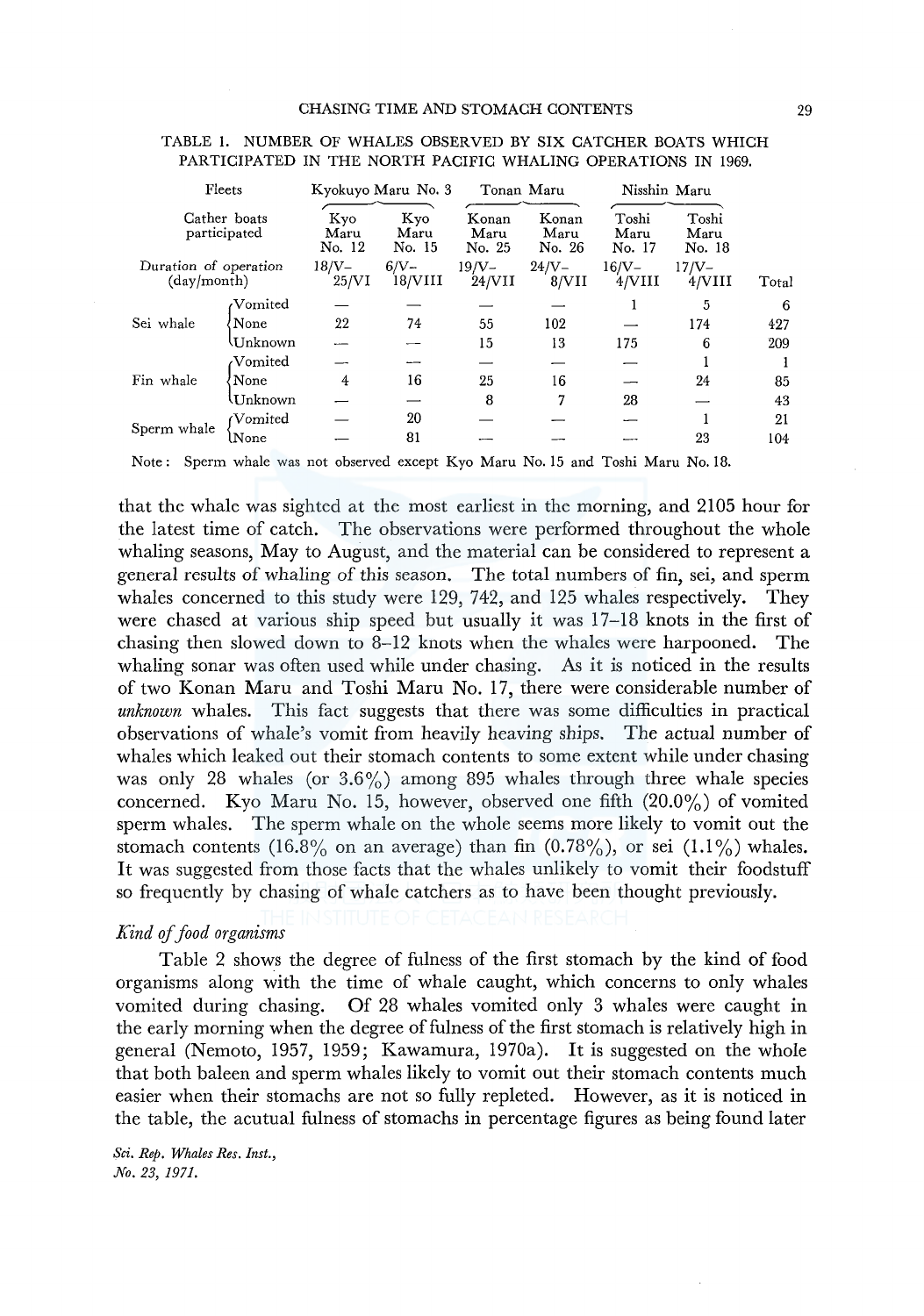|                            | Sei whale            |                            |                    |                            |                    |                            | Fin whale          |                            | Sperm whale                 |  |
|----------------------------|----------------------|----------------------------|--------------------|----------------------------|--------------------|----------------------------|--------------------|----------------------------|-----------------------------|--|
|                            | Boarfish<br>Copepoda |                            |                    | Euphausiids                |                    | Squid                      |                    | Squid                      |                             |  |
| Time of<br>whale<br>caught | Stomach<br>fulness   | Time of<br>whale<br>caught | Stomach<br>fulness | Time of<br>whale<br>caught | Stomach<br>fulness | Time of<br>whale<br>caught | Stomach<br>fulness | Time of<br>whale<br>caught | No. of<br>whale<br>observed |  |
| 1420                       | rrr                  | 1210                       | R                  | 0807                       | r                  | 1110                       | rr                 | 0610                       | 3                           |  |
| 1445                       | rr                   |                            |                    |                            |                    |                            |                    | 0855                       | 3                           |  |
| 1605                       | rr                   |                            |                    |                            |                    |                            |                    | 1010                       | 2                           |  |
| 1820                       | R                    |                            |                    |                            |                    |                            |                    | 1120                       |                             |  |
|                            |                      |                            |                    |                            |                    |                            |                    | 1250                       | 4                           |  |
|                            |                      |                            |                    |                            |                    |                            |                    | 1300                       |                             |  |
|                            |                      |                            |                    |                            |                    |                            |                    | 1440                       | 4                           |  |
|                            |                      |                            |                    |                            |                    |                            |                    | 1600                       |                             |  |
|                            |                      |                            |                    |                            |                    |                            |                    | 1630                       | $\mathbf{2}$                |  |

TABLE 2. TIME OF WHALES CAUGHT AND THE DEGREE OF THE FULNESS OF STOMACH BY THE KIND OF FOOD ORGANISMS

Fulness of stomach in percentage figures R: 75-100 %, rrr: 50-75 %, rr: 25-50 %, r: less than 25 %

by flensing carcasses varied from "r" (less than  $25\%$ ) to "R" (completely full). There observed no clear trends that well repleted whales do not vomit out the stomach contents much easier but rather moderately repleted whales. It seems difficult to draw any conclusive tendency from these observations, but it can be said that there are no clear relationships between vomiting behavior and the degree of the fulness of whales stomach.

The kind of food organisms found in sei and fin whales was consisted of boarfish *(Pseudopentaceros richardsoni), Calanus cristatus, Calanus plumchrus, Euphausia pacijica, Thysanoessa inermis,* and squids. Among these food organisms boarfish and squids are quite large in body size as the diet of baleen whales usually found. As the size of boarfish which was found in the whales stomach was varied 22-32 cm in folk length, its population seems to be consisted of sexualy immature individuals which form a dense swarms in the very surface water during the night (Sengoku, 1970). The sei whale vomited boarfish most frequently than much smaller organisms, *i.e.* copepods or euphausiids. However, the very few instances of vomiting those copepods and euphausiids might be the results partly due to some difficulties to detect the vomit which is accompanied by so small organisms at the rough high sea only by visual observations.

# *Relationship between chasing time and vomit*

Table 3 shows the frequency distribution of the number whales of in relation to the duration of chasing time in 10 minutes intervals. The duration of chasing was represented by the time between beginning of chasing and whale harpooned. There were no sperm whale being reported as *unknown* possibly because the observations for sperm whales on this matter would be much easier than the baleen whales due to larger size of main foodstuff in sperm whales. In the frequency distribution of each whale species by the duration of chasing, 10 percent or more of whales were caught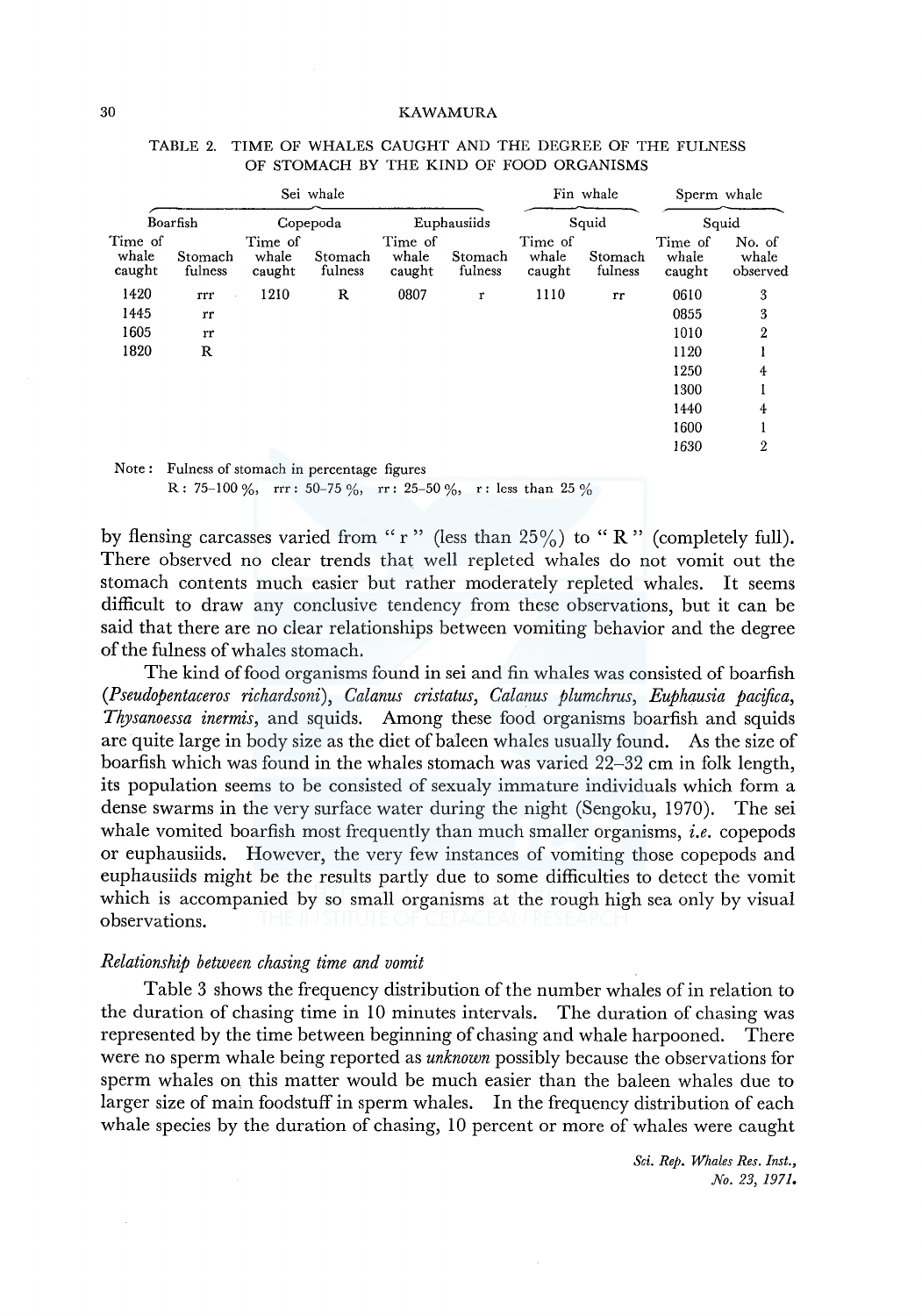| Duration<br>of chasing | Sei whale |      |         | Fin whale |      |         | Sperm whale |      |
|------------------------|-----------|------|---------|-----------|------|---------|-------------|------|
| (min.)                 | Vomited   | None | Unknown | Vomited   | None | Unknown | Vomited     | None |
| 9>                     | 3         | 68   | 60      |           | 10   | 4       | 5           | 20   |
| 10                     |           | 103  | 63      |           | 9    | 12      | 4           | 30   |
| 20                     |           | 74   | 33      |           | 14   | 6       |             | 23   |
| 30                     |           | 53   | 19      |           | 13   | 10      |             | 10   |
| 40                     |           | 33   | 14      |           | 9    |         |             |      |
| 50                     |           | 26   | 9       |           | 9    |         |             | 3    |
| 60                     |           | 20   | 5       |           | 6    |         |             | 3    |
| 70                     |           | 14   | 2       |           | 3    |         |             |      |
| 80                     |           | 9    |         |           |      |         |             | 9    |
| 90                     |           |      |         |           | 3    |         |             | z    |
| 100                    |           | 6    | 9       |           |      |         |             |      |
| 110                    |           | 3    |         |           |      |         |             |      |
| 110<                   |           | 15   | 3       |           |      |         |             | 2    |
| Total                  | 6         | 428  | 210     |           | 83   | 42      | 21          | 104  |

| TABLE 3. OCCURRENCE OF WHALES CONCERNING TO VOMITING BEHAVIOR |  |  |  |
|---------------------------------------------------------------|--|--|--|
| IN RELATION TO THE DURATION OF CHASING BY CATCHR BOATS.       |  |  |  |

within 20 minutes to 30 minutes. These percentage figures decreased steadily in proportion to the prolongation of chasing time. There were only 2.9 percent of whales which were caught after two hours or more of chasing. Sei and sperm whales as they are shown in the table, it is clear that the whales do not always likely to vomit their stomach contents by the longer chasing time, but they vomit rather more frequently by very short duration of chasing time within 20 minutes. This tendency seems to run parallel with the variation in the numbers of whole whale catch (see also Fig. 3).

|               | TABLE 4. AMOUNT OF STOMACH CONTENTS VOMITED. |                        |
|---------------|----------------------------------------------|------------------------|
| Whale species | Kind of food                                 | Amount of food vomited |
| Sei whale     | Boarfish                                     | 3-15 individuals       |
| Fin whale     | Squid                                        | ca. 10 individuals     |
| Sperm whale   | Squid                                        | ca. 1 individual       |

The actual amount of stomach contents which was vomited out into the sea by the whale under chase was negligibly small (Table 4). Even the most heavily vomited cases, the amount was about 15 individuals of boarfish in a sei whale, and 10 squids in a fin whale. From those amount of food organisms vomited, it may be considered that the whales usually do not vomit out any amount of their stomach contents so as to make under-estimate the whole amount of stomach contents which is measured on carcasses later when they are flensed on the deck. Consequently, the duration of chasing time does not seem so responsible for vomiting be havior as to result a significant decrease in the degree of the fulness of first stomach.

### *Possible cause induces a decrease in the fulness* of *stomach contents*

It is well known fact that the more the whales stomach repleted well the more fresher stomach contents are expected (Nemoto, 1957). The baleen whales likely to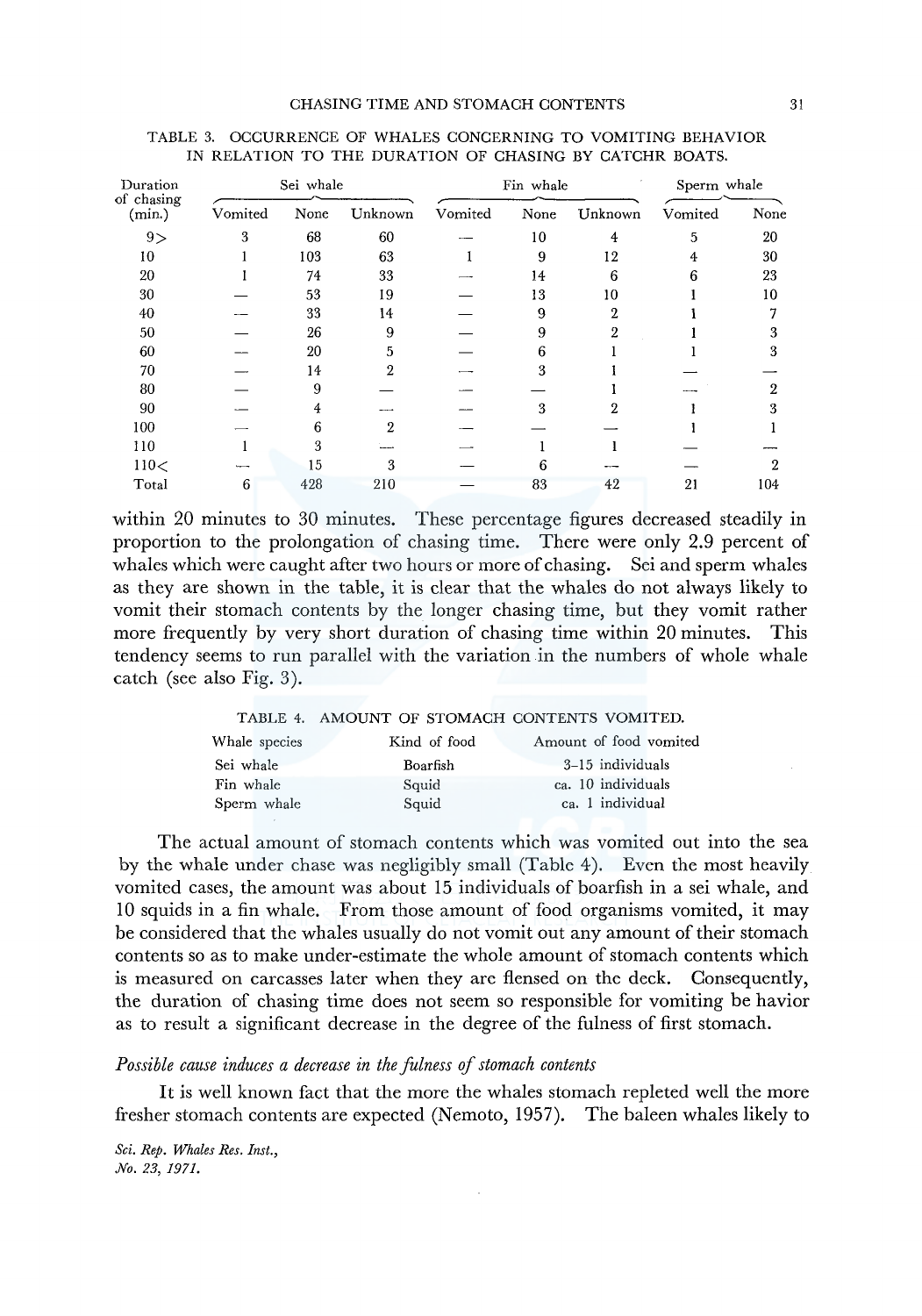

Fig. 1. Relationship between the duration of chasing and the fulness of stomach by the kind of food organisms in sei whale.

become so dull when they took much foods as to be caught easily by a slight chasing. According to Ingebrigtsen (1929), the North Atlantic sei whales with vacant stomach are so shy, and could not be harpooned easily from a reasonable shooting range.

Figs. 1 and 2 demonstrate the relationship between the duration of chasing time and the quantitative degree in the fulness of first stomach. The figures are shown separately in three different time bands which roughly correspond to the general features of daily change of feeding percentages in the North Pacific baleen whales (Nemoto, 1957). The number ofsei and fin whales well repleted with food decreased along with the duration of chasing growing longer over 40 minutes regardless the kind of food organisms. The whales with fully repleted stomach were found up to 30 to 40 minutes of chasing time in the morning but they decreased gradually down to less than 10 minutes chasing in the evening. The whales with moderately repleted stomach, on the other hand, were found up to 70 to 80 minutes of chasing time in the morning, then it remarkably prolonged to more than 120 minutes of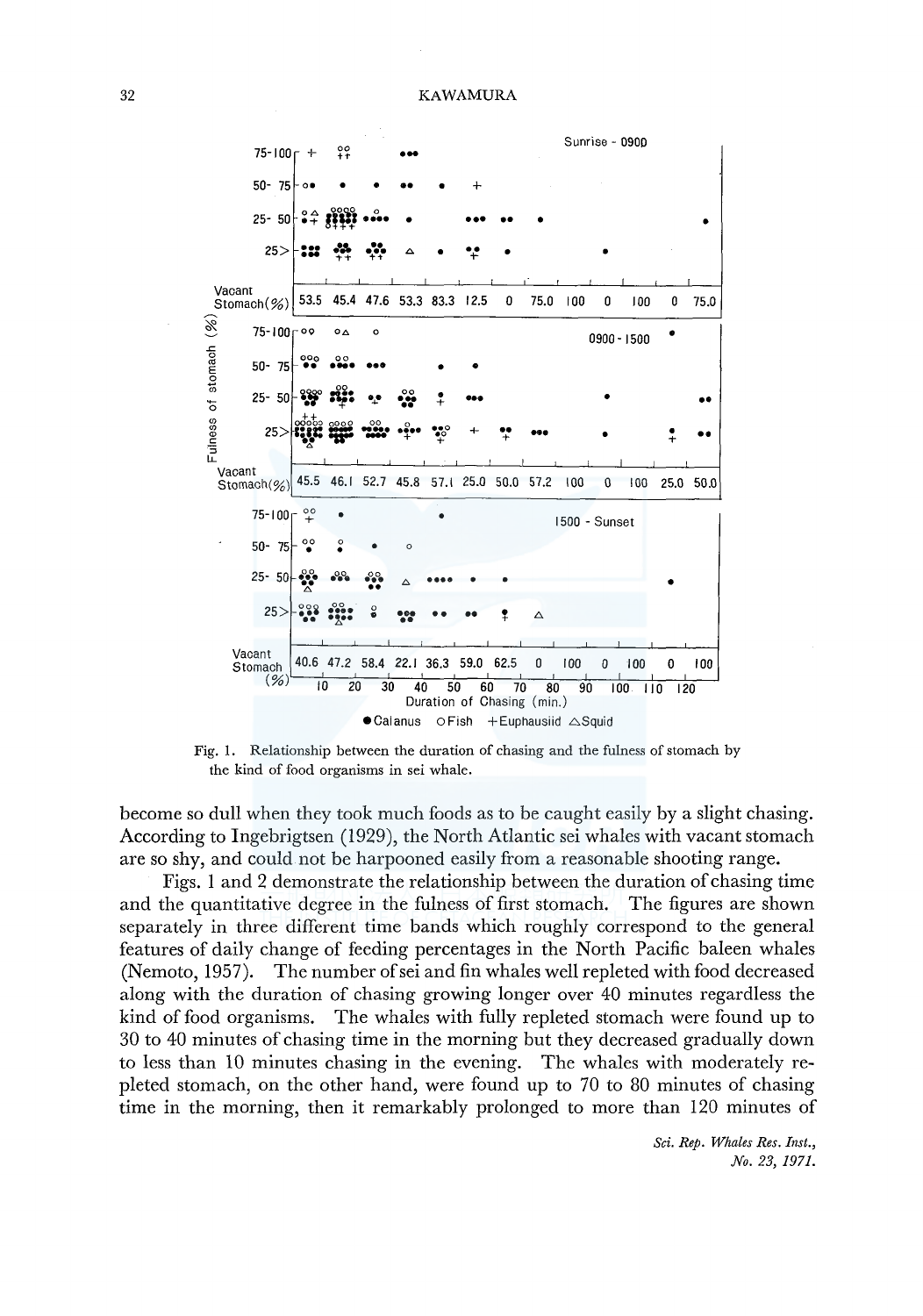#### CHASING TIME AND STOMACH CONTENTS



Fig. 2. Relationship between the duration of chasing and the fulness of stomach by the kind of food organisms in fin whale.

chasing during midday until it was shortened again in the evening. There observed to present two different kinds of variation patterns in relation to the daily change of the duration of chasing time and the degree of the fulness of stomach. One of possible explanations for those two different patterns would be found in the proceed of digestion, that is, most whales with moderately repleted stomach in midday might have had been fully repleted in the morning, and such whales would shift to those moderately repleted stomach by digestion toward midday (Fig. 3). The duration of chasing time which corresponds to the degree of the fulness of stomach seems to be shortened from morning toward evening. There observed more or less inversed relationship between the duration of chasing time and the degree of the fulness of first stomach through three different time bands, *i.e.* the more the stomach fully repleted, the more shorter time of chasing is expected. This fact makes us confirm the former observations (Ingebrigtsen, 1929; Nemoto, 1957). So often occurrence of well repleted whales in the morning along with relatively longer duration of chasing time and its hourly change lead to a consideration that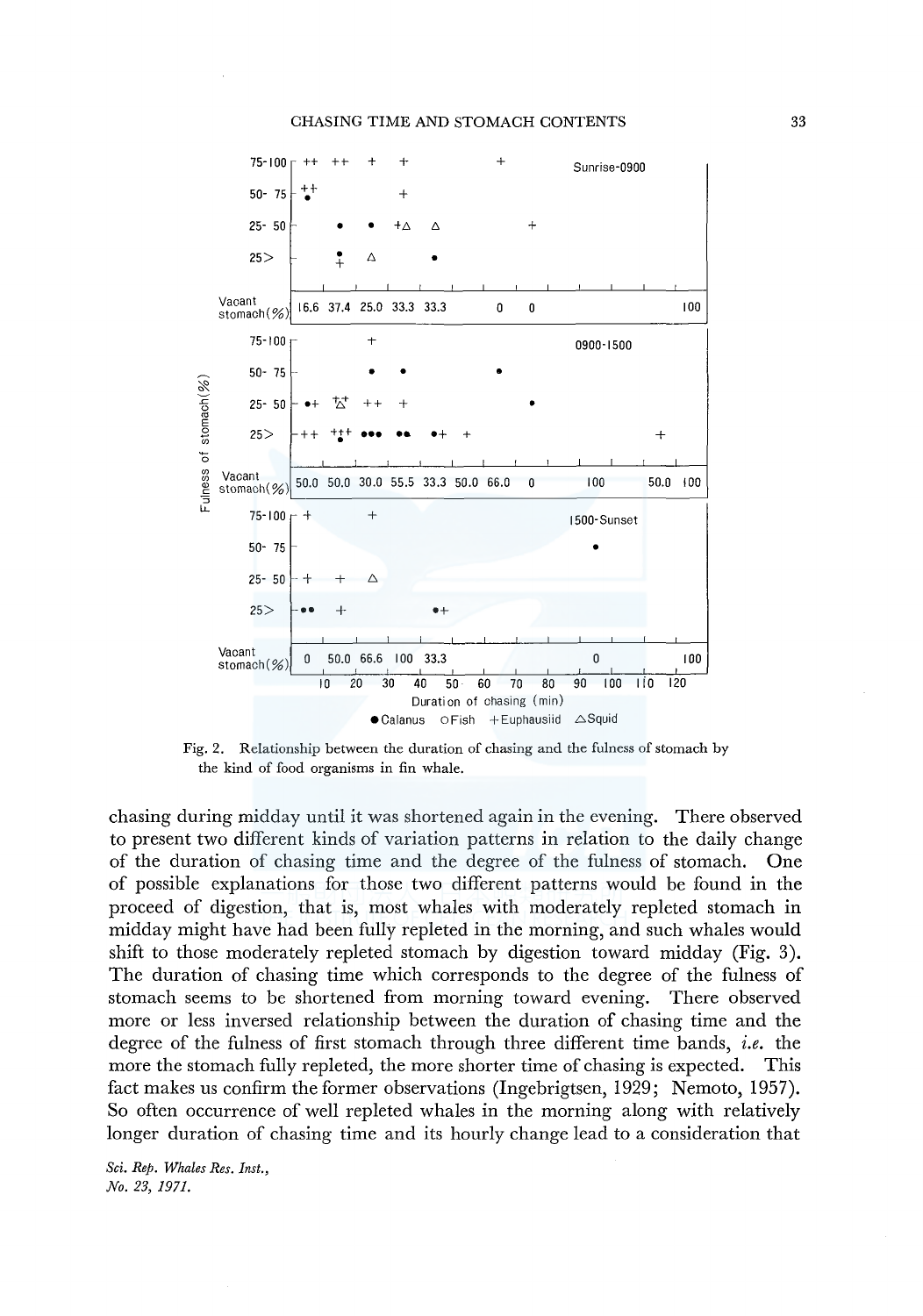#### 34 KAWAMURA



Fig. 3. Schematic curves showing regressive tendency of the fulness of stomach contents along with the duration of chasing in three different time bands. Curves with circles and cross by four different degrees of the fulness of stomach show a shift of those degrees toward lesser direction with the lapse of time from sunrise to sunset.

the most whales take a bulk of foodstuff once a day in the morning.

The copepod and euphausiid foods were found in the whales which were caught after more or less longer duration of chasing than those fed on squid or boarfish. This may be the result partly due to vomit, *i.e.* the large sized food organisms likely to be vomited much easier than the smaller one.

It is also supposed from the figures that an approximate time required for the digestion of foods may be estimated. The whales which carry a well repleted stomach were found most frequently in the morning, and consequently they were found being widely scattered up to the duration of 30 to 40 minutes chasing before 0900 hour. However, these whales were greatly decreased in the late afternoon, and they were only found in 10 to 20 minutes chasing after 1500 hour. This must be a result of decrease in the absolute number of whales which are well repleted with food. If it is assumed that the whales with fully repleted stomach could be expected to be caught by the same difficulties throughout the day, the time being required to catch them would give an index for estimating the speed of digestion. The number of whales with fully repleted stomach reduce down to about 70 percent in the first half of day and then to 50 percent in the afternoon; the relative abundance of whale with fully repleted stomach is considered to have decreased down to about half in a day time. In another words, 25 to 30 percent of their stomach contents would be digested within 5 hours or thereabouts, and these whales should be shifted to the stomach conditions of "r" to "rrr" of degrees. The fully repleted stomach with foods would be emptied in this way by the proceed of digestion in the following 14-15 hours.

### DISCUSSION

The aim of this study was to know whether the duration of chasing time by catcher boats has any influences on the decrease in the fulness of first stomach of whales in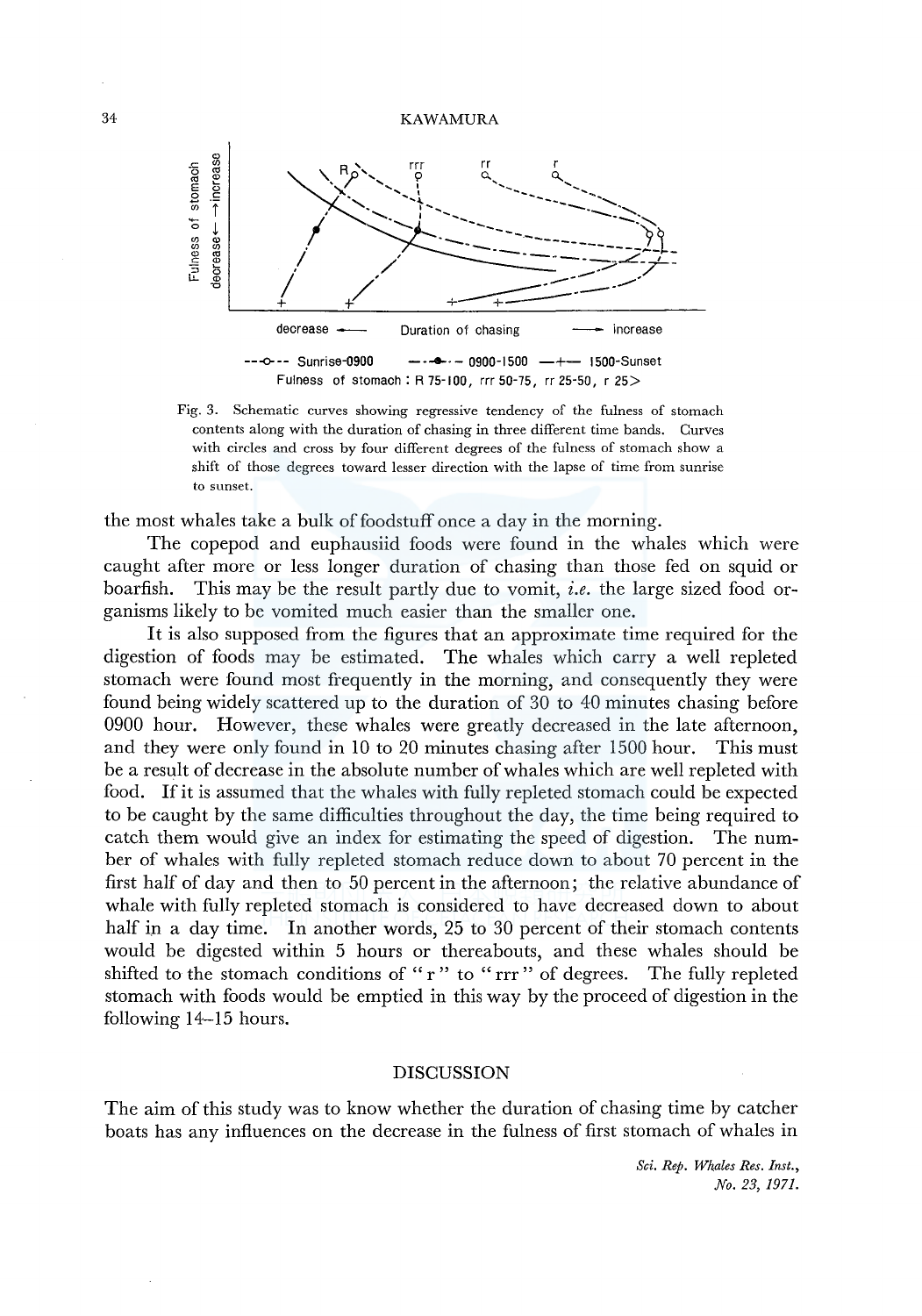relation to vomiting behavior induced by the chasing as has been suggested previously (Nemoto, 1957, 1959). The sei, fin, and sperm whales were vomited their stomach contents more or les by the restless chasing of catcher boats. The number of those vomited whales to total catch, and their amount of stomach contents were negligibly few. Relatively larger sized food organisms such as boarfish are considered to be vomited more easier than the foods consisted of copepods or euphausiids. Vomiting of stomach contents was not always occurred along with the longer duration of chasing. Most whales vomited were moderately repleted with foods rather than those fully repleted. So it is supposed that there are no obvious and causal relation between vomiting behavior and degree of the stomach fulness. Accordingly, it is supposed that the decrease in the degree of the fulness of stomach contents which have been found in recent whaling operations does not seem to be explained fully only by those vomiting behavior of whales which might be induced by some improvements in fishing ability of modern whalers. The amounts of stomach contents which has been measured (Nemoto, 1959; Klumov, 1961; Kawamura, 1970a) can be considered reasonable as they are, and there seems little possibility to give a significant under-estimation on to those measurements.

There are one possibility left behind that whales may vomit the stomach contents in the subsurface waters during long restless chasing by catcher boats, since it must be fairly difficult to detect any vomited foodstuff from the boats. The behavior of vomiting a bulk of foodstuff in the subsurface waters, however, presumably causes heavy muscular activity for those whales, and they would not vomit any foodstuff in the subsurface waters since the whales under diving likely to minimize the oxygen consumption as little as possible (Scholander, 1940; Slijper, 1962).

It was observed that the whales concerned were caught or at least in visible during 0420-2105 hours throughout the operations, and accordingly 16-17 hours are the upper most extreme of the duration elapsed as far as Figs. 1 and 2 concerned. From the regressive trends in the number of whales fully repleted with foods as time goes by, it was estimated that 25-30 percent of stomach contents seems to be digested in 5 hours or so, and the fully repleted stomach would be almost emptied in the following 15 hours or thereabouts. It is known in the blue white dolphin *(Stenella caeruleoalba)* and Gill's bottle nosed dolphin *(Tursiops gilli)* which were kept alive in aquarium that their stomachs likely to be emptied within 10 hours or more (Tobayama, personal communication). He also observed that a small instrument swallowed by mistake was excreted after 17 hours. The digesting speed proposed above for baleen whales as found in this study does not seem unreasonable estimations by taking account of the fact that high feeding rates in percentage figures are usually found twice a day with intervals of 10 to 15 hours.

#### REFERENCES

BROWN, S. G., 1968. Feeding of sei whales at South Georgia. Norsk Hvalfangst-Tid., 57(6): 118-125.

COLLETT, R., 1911-12. Norges Pattedyr. Kristiania. (cited from Hinton, M.A. C., 1925: Reports on papers left by the late Major G. E. H. Barrett-Hamilton relating to the whales of South Georgia. The Crown Agents for the Colonies, London.